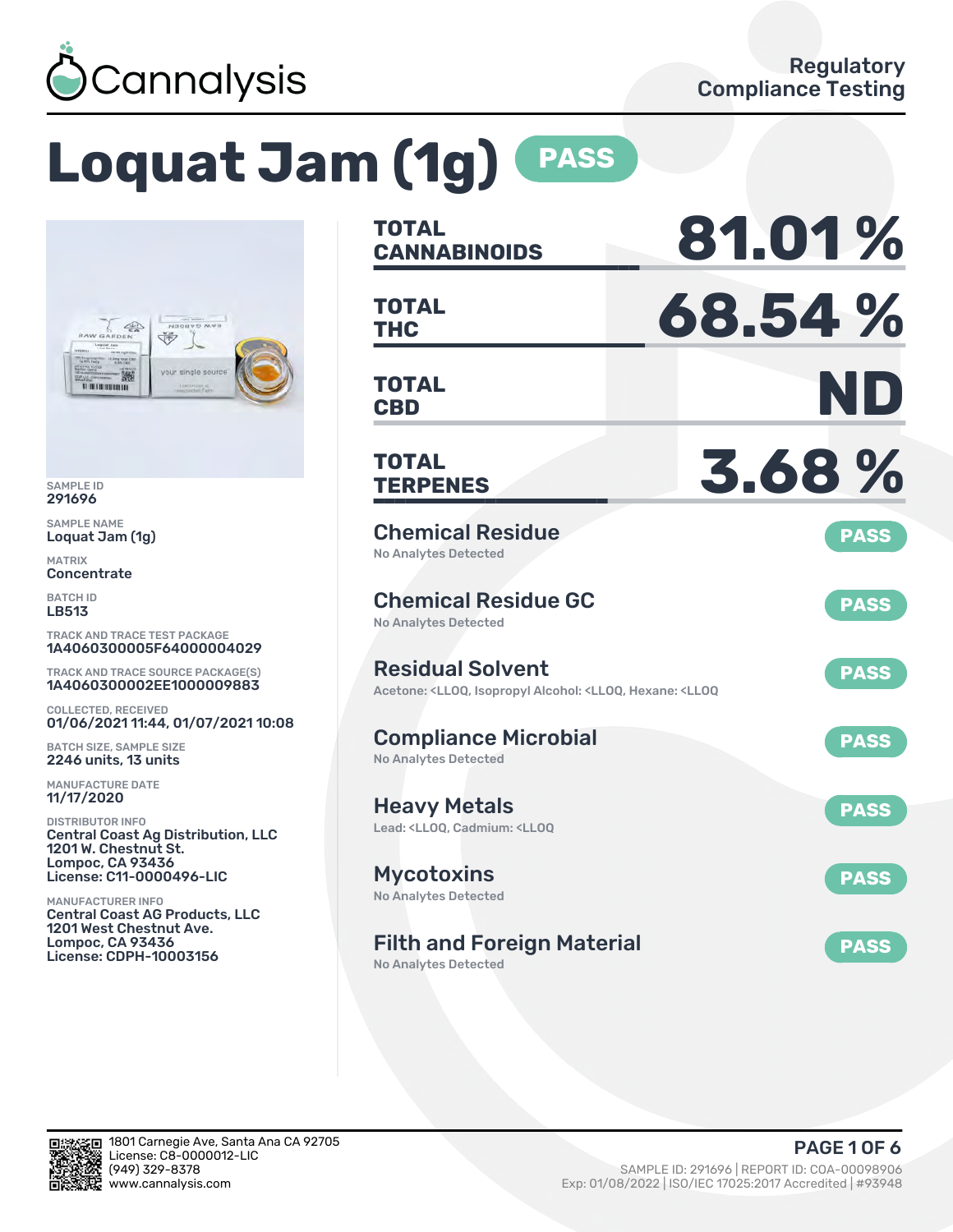

## CANNABINOID ANALYSIS

Total THC,CBD value(s) have been decarboxylated.

| TOTAL THC:          | 685.4 mg/g (68.54 %), 685.4 mg per package |
|---------------------|--------------------------------------------|
| TOTAL CBD:          | ND.                                        |
| TOTAL CANNABINOIDS: | 810.1 mg/g (81.01 %)                       |

UNIT OF MEASUREMENT: Milligrams per Gram(mg/g)

| <b>RESULT</b>        |                                                                 | <b>ANALYTE</b>                                                          | <b>LOD</b>                                                                                     | LL <sub>00</sub> |
|----------------------|-----------------------------------------------------------------|-------------------------------------------------------------------------|------------------------------------------------------------------------------------------------|------------------|
| 753.1 mg/g (75.31%)  |                                                                 | CBD <sub>v</sub>                                                        | 0.2000                                                                                         | 0.4000           |
| 24.93 mg/g (2.493 %) |                                                                 | CBGa                                                                    | 0.2000                                                                                         | 0.4000           |
|                      |                                                                 | <b>CBG</b>                                                              | 0.2000                                                                                         | 0.4000           |
|                      |                                                                 | <b>CBN</b>                                                              | 0.2000                                                                                         | 0.4000           |
|                      |                                                                 | CBC                                                                     | 0.2000                                                                                         | 0.4000           |
|                      |                                                                 |                                                                         |                                                                                                |                  |
|                      | LOD<br>0.2000<br>0.2000<br>0.2000<br>0.2000<br>0.2000<br>0.2000 | <b>LLOO</b><br>0.4000<br>0.4000<br>0.4000<br>0.4000<br>0.4000<br>0.4000 | <b>RESULT</b><br>ND<br>28.06 mg/g (2.806 %)<br>4.053 mg/g (0.4053 %)<br><b>ND</b><br><b>ND</b> |                  |

#### ADDITIONAL INFORMATION

| Method:              | SOP-TECH-001 | Sample Prepped: 01/07/2021 16:46 |                                   | Sample Approved: 01/08/2021 21:33  |  |
|----------------------|--------------|----------------------------------|-----------------------------------|------------------------------------|--|
| Instrument: UPLC-DAD |              |                                  | Sample Analyzed: 01/07/2021 19:43 | Prep-Analytical Batch: 25360-19851 |  |



## TERPENE ANALYSIS

| UNIT OF MEASUREMENT: | Milligrams per Gram(mg/g) |
|----------------------|---------------------------|
|                      |                           |

| <b>ANALYTE</b>                                                                                                                                                      | <b>RESULT</b>                                                                                                             | LOD    | <b>LLOQ</b> | <b>ANALYTE</b>         | <b>RESULT</b>                                      | <b>LOD</b> | <b>LLOQ</b> |
|---------------------------------------------------------------------------------------------------------------------------------------------------------------------|---------------------------------------------------------------------------------------------------------------------------|--------|-------------|------------------------|----------------------------------------------------|------------|-------------|
| 3-Carene                                                                                                                                                            | <b>ND</b>                                                                                                                 | 0.5000 | 1.000       | Alpha bisabolol        | 1.483 mg/g $(0.1483\%)$                            | 0.5000     | 1.000       |
| Alpha cedrene                                                                                                                                                       | <b>ND</b>                                                                                                                 | 0.5000 | 1.000       | Alpha humulene         | 1.932 mg/g (0.1932 %)                              | 0.5000     | 1.000       |
| Alpha pinene                                                                                                                                                        | <lloq< td=""><td>0.5000</td><td>1.000</td><td>Alpha terpinene</td><td><b>ND</b></td><td>0.5000</td><td>1.000</td></lloq<> | 0.5000 | 1.000       | Alpha terpinene        | <b>ND</b>                                          | 0.5000     | 1.000       |
| Alpha terpineol                                                                                                                                                     | 0.8039 mg/g (0.0804 %)                                                                                                    | 0.3300 | 0.6500      | Beta caryophyllene     | 7.108 mg/g $(0.7108\%)$                            | 0.5000     | 1.000       |
| Beta myrcene                                                                                                                                                        | 7.350 mg/g (0.7350 %)                                                                                                     | 0.5000 | 1.000       | Beta pinene            | <ll0q< td=""><td>0.6100</td><td>1.210</td></ll0q<> | 0.6100     | 1.210       |
| Borneol                                                                                                                                                             | <b>ND</b>                                                                                                                 | 0.5000 | 1.000       | Camphene               | <b>ND</b>                                          | 0.5000     | 1.000       |
| Camphor                                                                                                                                                             | <b>ND</b>                                                                                                                 | 0.5000 | 1.000       | Caryophyllene oxide ND |                                                    | 0.5000     | 1.000       |
| Cedrol                                                                                                                                                              | <b>ND</b>                                                                                                                 | 0.5000 | 1.000       | Cis nerolidol          | <b>ND</b>                                          | 0.5000     | 1.000       |
| Eucalyptol                                                                                                                                                          | <b>ND</b>                                                                                                                 | 0.5000 | 1.000       | Fenchol                | <ll0q< td=""><td>0.5000</td><td>1.000</td></ll0q<> | 0.5000     | 1.000       |
| Fenchone                                                                                                                                                            | <b>ND</b>                                                                                                                 | 0.5000 | 1.000       | Gamma terpinene        | <b>ND</b>                                          | 0.5000     | 1.000       |
| Gamma terpineol                                                                                                                                                     | <b>ND</b>                                                                                                                 | 0.1000 | 0.2100      | Geranyl acetate        | <b>ND</b>                                          | 0.5000     | 1.000       |
| Guaiol                                                                                                                                                              | <lloq< td=""><td>0.5000</td><td>1.000</td><td>Isoborneol</td><td><b>ND</b></td><td>0.5000</td><td>1.000</td></lloq<>      | 0.5000 | 1.000       | Isoborneol             | <b>ND</b>                                          | 0.5000     | 1.000       |
| Isopulegol                                                                                                                                                          | <b>ND</b>                                                                                                                 | 0.5000 | 1.000       | Limonene               | 2.837 mg/g (0.2837 %)                              | 0.5000     | 1.000       |
| Linalool                                                                                                                                                            | 1.849 mg/g (0.1849 %)                                                                                                     | 0.5000 | 1.000       | Menthol                | <b>ND</b>                                          | 0.5000     | 1.000       |
| Ocimene 1                                                                                                                                                           | <b>ND</b>                                                                                                                 | 0.1600 | 0.3100      | Ocimene 2              | 3.579 mg/g (0.3579 %)                              | 0.3500     | 0.6900      |
| P-cymene                                                                                                                                                            | <b>ND</b>                                                                                                                 | 0.5200 | 1.050       | P-mentha-1,5-diene ND  |                                                    | 0.5000     | 1.000       |
| Pulegone                                                                                                                                                            | <b>ND</b>                                                                                                                 | 0.5000 | 1.000       | Sabinene               | <b>ND</b>                                          | 0.5000     | 1.000       |
| Sabinene hydrate                                                                                                                                                    | <b>ND</b>                                                                                                                 | 0.5000 | 1.000       | Terpinolene            | 9.935 mg/g $(0.9935\%)$                            | 0.5000     | 1.000       |
| Trans beta farnesene <ll00< td=""><td></td><td>0.5000</td><td>1.000</td><td>Trans nerolidol</td><td><ll0q< td=""><td>0.5000</td><td>1.000</td></ll0q<></td></ll00<> |                                                                                                                           | 0.5000 | 1.000       | Trans nerolidol        | <ll0q< td=""><td>0.5000</td><td>1.000</td></ll0q<> | 0.5000     | 1.000       |
| Valencene                                                                                                                                                           | <b>ND</b>                                                                                                                 | 0.5000 | 1.000       |                        |                                                    |            |             |

#### ADDITIONAL INFORMATION



Method: SOP-TECH-027 Sample Prepped: 01/07/2021 14:19 Sample Approved: 01/08/2021 15:46 Prep-Analytical Batch: 25350-19835



1801 Carnegie Ave, Santa Ana CA 92705 License: C8-0000012-LIC<br>(949) 329-8378

#### PAGE 2 OF 6

(949) 329-8378 SAMPLE ID: 291696 | REPORT ID: COA-00098906 Exp: 01/08/2022 | ISO/IEC 17025:2017 Accredited | #93948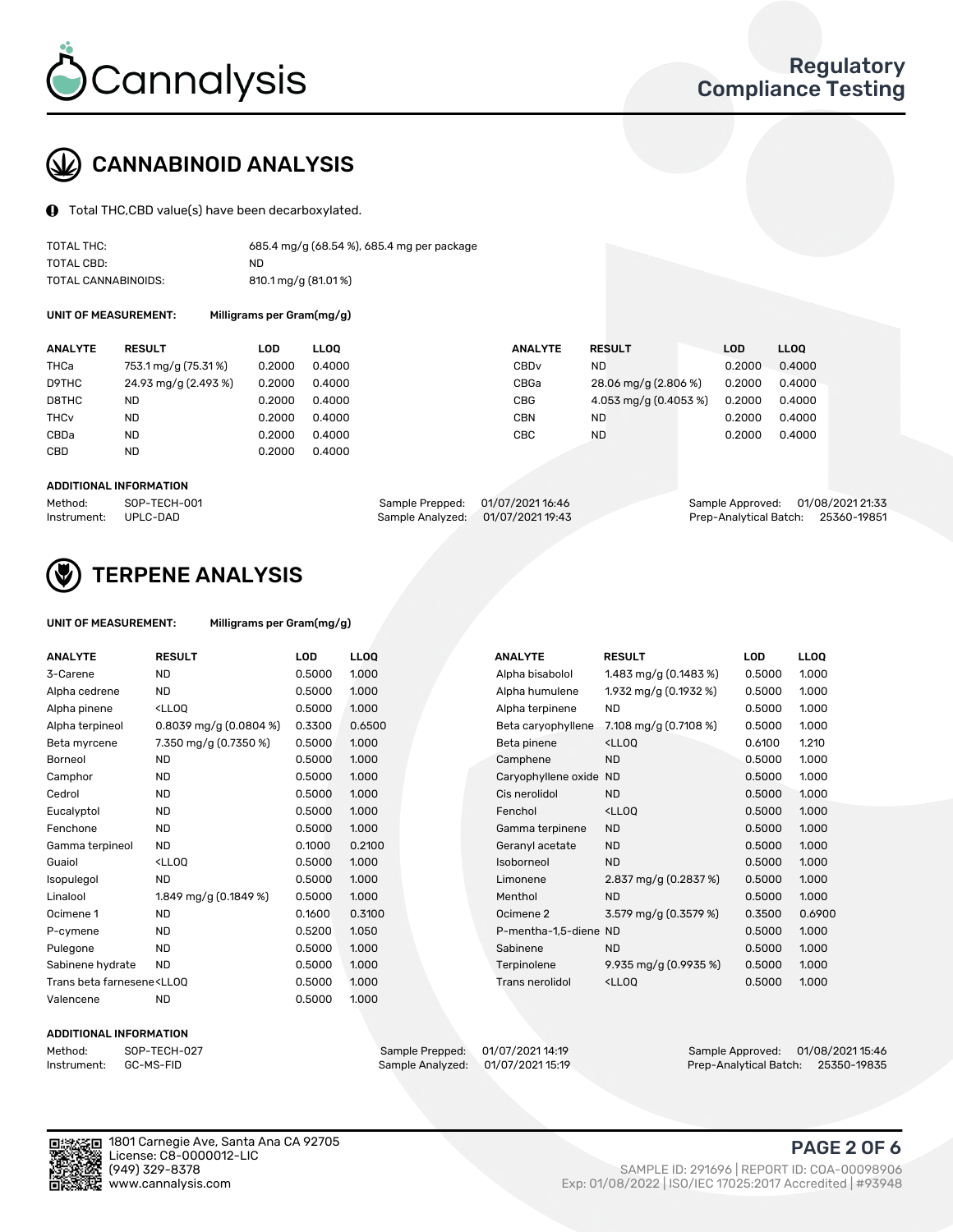

## CHEMICAL RESIDUE ANALYSIS PASS

UNIT OF MEASUREMENT: Micrograms per Gram(ug/g)

| <b>ANALYTE</b>  | <b>RESULT</b> | LOD    | LLOQ   | <b>ACTION LEVEL</b> |      | <b>ANALYTE</b>      | <b>RESULT</b> | LOD    | <b>LLOQ</b> | <b>ACTION LEVEL</b> |      |
|-----------------|---------------|--------|--------|---------------------|------|---------------------|---------------|--------|-------------|---------------------|------|
| Abamectin       | <b>ND</b>     | 0.0200 | 0.0400 | 0.1000              | Pass | Acephate            | <b>ND</b>     | 0.0200 | 0.0400      | 0.1000              | Pass |
| Acequinocyl     | <b>ND</b>     | 0.0200 | 0.0400 | 0.1000              | Pass | Acetamiprid         | <b>ND</b>     | 0.0200 | 0.0400      | 0.1000              | Pass |
| Aldicarb        | <b>ND</b>     | 0.0200 | 0.0400 | 0.0                 | Pass | Azoxystrobin        | <b>ND</b>     | 0.0200 | 0.0400      | 0.1000              | Pass |
| Bifenazate      | <b>ND</b>     | 0.0200 | 0.0400 | 0.1000              | Pass | Bifenthrin          | <b>ND</b>     | 0.0200 | 0.0400      | 3.000               | Pass |
| <b>Boscalid</b> | <b>ND</b>     | 0.0200 | 0.0400 | 0.1000              | Pass | Carbaryl            | <b>ND</b>     | 0.0200 | 0.0400      | 0.5000              | Pass |
| Carbofuran      | <b>ND</b>     | 0.0200 | 0.0400 | 0.0                 | Pass | Chlorantraniliprole | <b>ND</b>     | 0.0200 | 0.0400      | 10.00               | Pass |
| Clofentezine    | <b>ND</b>     | 0.0200 | 0.0400 | 0.1000              | Pass | Coumaphos           | <b>ND</b>     | 0.0200 | 0.0400      | 0.0                 | Pass |
| Cyfluthrin      | <b>ND</b>     | 0.4000 | 1.000  | 2.000               | Pass | Cypermethrin        | <b>ND</b>     | 0.4000 | 1.000       | 1.000               | Pass |
| Daminozide      | <b>ND</b>     | 0.0200 | 0.0400 | 0.0                 | Pass | Diazinon            | <b>ND</b>     | 0.0200 | 0.0400      | 0.1000              | Pass |
| Dichlorvos      | <b>ND</b>     | 0.0200 | 0.0400 | 0.0                 | Pass | Dimethoate          | <b>ND</b>     | 0.0200 | 0.0400      | 0.0                 | Pass |
| Dimethomorph    | <b>ND</b>     | 0.0200 | 0.0400 | 2.000               | Pass | Ethoprophos         | <b>ND</b>     | 0.0200 | 0.0400      | 0.0                 | Pass |
| Etofenprox      | <b>ND</b>     | 0.0200 | 0.0400 | 0.0                 | Pass | Etoxazole           | <b>ND</b>     | 0.0200 | 0.0400      | 0.1000              | Pass |
| Fenhexamid      | <b>ND</b>     | 0.0200 | 0.0400 | 0.1000              | Pass | Fenoxycarb          | <b>ND</b>     | 0.0200 | 0.0400      | 0.0                 | Pass |
| Fenpyroximate   | <b>ND</b>     | 0.0200 | 0.0400 | 0.1000              | Pass | Fipronil            | <b>ND</b>     | 0.0400 | 0.1000      | 0.0                 | Pass |
| Flonicamid      | <b>ND</b>     | 0.0200 | 0.0400 | 0.1000              | Pass | Fludioxonil         | <b>ND</b>     | 0.0200 | 0.0400      | 0.1000              | Pass |
| Hexythiazox     | <b>ND</b>     | 0.0200 | 0.0400 | 0.1000              | Pass | Imazalil            | <b>ND</b>     | 0.0200 | 0.0400      | 0.0                 | Pass |
| Imidacloprid    | <b>ND</b>     | 0.0200 | 0.0400 | 5.000               | Pass | Kresoxim methyl     | <b>ND</b>     | 0.0200 | 0.0400      | 0.1000              | Pass |
| Malathion       | <b>ND</b>     | 0.0200 | 0.0400 | 0.5000              | Pass | Metalaxyl           | <b>ND</b>     | 0.0200 | 0.0400      | 2.000               | Pass |
| Methiocarb      | <b>ND</b>     | 0.0200 | 0.0400 | 0.0                 | Pass | Methomyl            | <b>ND</b>     | 0.0200 | 0.0400      | 1.000               | Pass |
| Mevinphos       | <b>ND</b>     | 0.0200 | 0.0400 | 0.0                 | Pass | Myclobutanil        | <b>ND</b>     | 0.0200 | 0.0400      | 0.1000              | Pass |
| Naled           | <b>ND</b>     | 0.0200 | 0.0400 | 0.1000              | Pass | Oxamyl              | <b>ND</b>     | 0.0200 | 0.0400      | 0.5000              | Pass |
| Paclobutrazol   | <b>ND</b>     | 0.0200 | 0.0400 | 0.0                 | Pass | Permethrins         | <b>ND</b>     | 0.0400 | 0.1000      | 0.5000              | Pass |
| Phosmet         | <b>ND</b>     | 0.0200 | 0.0400 | 0.1000              | Pass | Piperonyl butoxide  | <b>ND</b>     | 0.0200 | 0.0400      | 3.000               | Pass |
| Prallethrin     | <b>ND</b>     | 0.0200 | 0.0400 | 0.1000              | Pass | Propiconazole       | <b>ND</b>     | 0.0200 | 0.0400      | 0.1000              | Pass |
| Propoxur        | <b>ND</b>     | 0.0200 | 0.0400 | 0.0                 | Pass | Pyrethrins          | <b>ND</b>     | 0.0200 | 0.0400      | 0.5000              | Pass |
| Pyridaben       | <b>ND</b>     | 0.0200 | 0.0400 | 0.1000              | Pass | Spinetoram          | <b>ND</b>     | 0.0200 | 0.0400      | 0.1000              | Pass |
| Spinosad        | <b>ND</b>     | 0.0300 | 0.0700 | 0.1000              | Pass | Spiromesifen        | <b>ND</b>     | 0.0200 | 0.0400      | 0.1000              | Pass |
| Spirotetramat   | <b>ND</b>     | 0.0200 | 0.0400 | 0.1000              | Pass | Spiroxamine         | <b>ND</b>     | 0.0200 | 0.0400      | 0.0                 | Pass |
| Tebuconazole    | <b>ND</b>     | 0.0200 | 0.0400 | 0.1000              | Pass | Thiacloprid         | <b>ND</b>     | 0.0200 | 0.0400      | 0.0                 | Pass |
| Thiamethoxam    | <b>ND</b>     | 0.0200 | 0.0400 | 5.000               | Pass | Trifloxystrobin     | <b>ND</b>     | 0.0200 | 0.0400      | 0.1000              | Pass |
|                 |               |        |        |                     |      |                     |               |        |             |                     |      |

#### ADDITIONAL INFORMATION

Method: SOP-TECH-002 Sample Prepped: 01/07/2021 15:35 Sample Approved: 01/08/2021 13:19<br>Sample Analyzed: 01/07/2021 15:36 Prep-Analytical Batch: 25351-19836 Instrument: LC-MS/MS Sample Analyzed: 01/07/2021 15:36 Prep-Analytical Batch: 25351-19836



PAGE 3 OF 6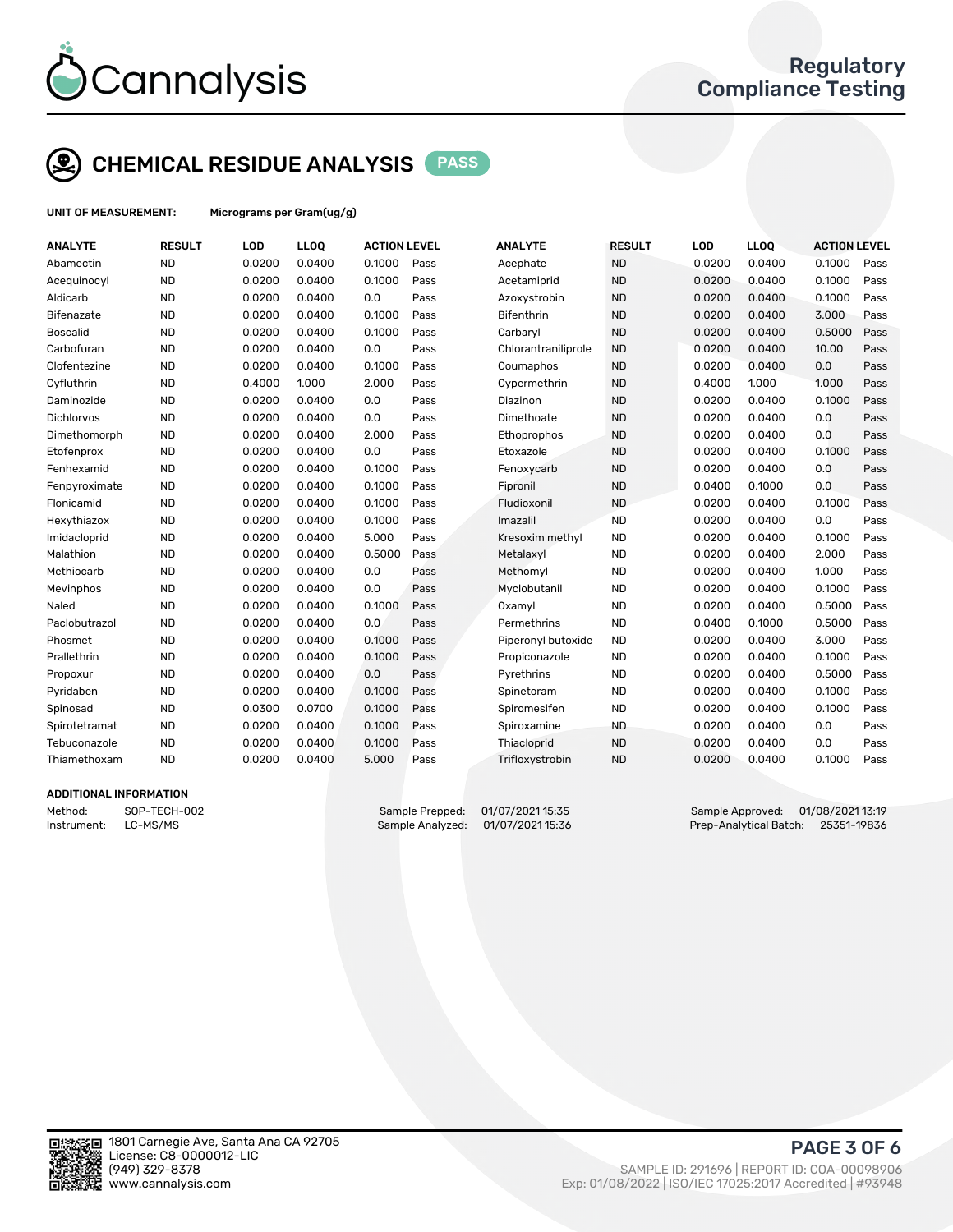

## CHEMICAL RESIDUE GC ANALYSIS PASS

| UNIT OF MEASUREMENT: | <b>Micrograms</b> |
|----------------------|-------------------|
|                      |                   |

per Gram(ug/g)

| <b>ANALYTE</b>         | <b>RESULT</b> | LOD    | <b>LLOO</b> | <b>ACTION LEVEL</b> |                  | <b>ANALYTE</b>   | <b>RESULT</b> | LOD              | <b>LLOO</b>            | <b>ACTION LEVEL</b> |      |
|------------------------|---------------|--------|-------------|---------------------|------------------|------------------|---------------|------------------|------------------------|---------------------|------|
| Captan                 | <b>ND</b>     | 0.1000 | 0.2000      | 0.7000              | Pass             | Chlordane        | <b>ND</b>     | 0.0109           | 0.0136                 | 0.0                 | Pass |
| Methyl parathion       | <b>ND</b>     | 0.0400 | 0.1000      | 0.0                 | Pass             | <b>PCNB</b>      | <b>ND</b>     | 0.0200           | 0.0400                 | 0.1000              | Pass |
| Chlorfenapyr           | <b>ND</b>     | 0.0800 | 0.1000      | 0.0                 | Pass             | Chlorpyrifos     | <b>ND</b>     | 0.0800           | 0.1000                 | 0.0                 | Pass |
|                        |               |        |             |                     |                  |                  |               |                  |                        |                     |      |
| ADDITIONAL INFORMATION |               |        |             |                     |                  |                  |               |                  |                        |                     |      |
| Method:                | SOP-TECH-010  |        |             |                     | Sample Prepped:  | 01/07/2021 15:35 |               | Sample Approved: |                        | 01/08/2021 16:49    |      |
| Instrument:            | GC-MS/MS      |        |             |                     | Sample Analyzed: | 01/07/2021 15:36 |               |                  | Prep-Analytical Batch: | 25352-19837         |      |
|                        |               |        |             |                     |                  |                  |               |                  |                        |                     |      |

### RESIDUAL SOLVENT ANALYSIS PASS

UNIT OF MEASUREMENT: Micrograms per Gram(ug/g)

| <b>ANALYTE</b>    | <b>RESULT</b>                                                                                                                                                                               | LOD    | <b>LLOO</b> | <b>ACTION LEVEL</b> |      | <b>ANALYTE</b>     | <b>RESULT</b>                                                               | <b>LOD</b> | <b>LLOO</b> | <b>ACTION LEVEL</b> |      |
|-------------------|---------------------------------------------------------------------------------------------------------------------------------------------------------------------------------------------|--------|-------------|---------------------|------|--------------------|-----------------------------------------------------------------------------|------------|-------------|---------------------|------|
| Acetone           | <lloo< td=""><td>5.000</td><td>250.0</td><td>5000</td><td>Pass</td><td>Acetonitrile</td><td><b>ND</b></td><td>5.000</td><td>50.00</td><td>410.0</td><td>Pass</td></lloo<>                   | 5.000  | 250.0       | 5000                | Pass | Acetonitrile       | <b>ND</b>                                                                   | 5.000      | 50.00       | 410.0               | Pass |
| Benzene           | <b>ND</b>                                                                                                                                                                                   | 0.5000 | 1.000       | 1.000               | Pass | <b>Butane</b>      | <b>ND</b>                                                                   | 76.80      | 96.00       | 5000                | Pass |
| Chloroform        | <b>ND</b>                                                                                                                                                                                   | 0.5000 | 1.000       | 1.000               | Pass | Ethanol            | <b>ND</b>                                                                   | 10.00      | 50.00       | 5000                | Pass |
| Ethyl Acetate     | <b>ND</b>                                                                                                                                                                                   | 5.000  | 50.00       | 5000                | Pass | <b>Ethyl Ether</b> | <b>ND</b>                                                                   | 25.00      | 50.00       | 5000                | Pass |
| Ethylene oxide    | <b>ND</b>                                                                                                                                                                                   | 0.5000 | 1.000       | 1.000               | Pass | Heptane            | <b>ND</b>                                                                   | 1.000      | 5.000       | 5000                | Pass |
| Hexane            | <lloo< td=""><td>0.5000</td><td>5.000</td><td>290.0</td><td>Pass</td><td>Isopropyl Alcohol</td><td><lloo< td=""><td>5.000</td><td>50.00</td><td>5000</td><td>Pass</td></lloo<></td></lloo<> | 0.5000 | 5.000       | 290.0               | Pass | Isopropyl Alcohol  | <lloo< td=""><td>5.000</td><td>50.00</td><td>5000</td><td>Pass</td></lloo<> | 5.000      | 50.00       | 5000                | Pass |
| Methanol          | <b>ND</b>                                                                                                                                                                                   | 10.00  | 50.00       | 3000                | Pass | Methylene chloride | <b>ND</b>                                                                   | 0.5000     | 1.000       | 1.000               | Pass |
| Pentane           | <b>ND</b>                                                                                                                                                                                   | 1.000  | 50.00       | 5000                | Pass | Propane            | <b>ND</b>                                                                   | 16.00      | 20.00       | 5000                | Pass |
| Toluene           | <b>ND</b>                                                                                                                                                                                   | 0.5000 | 1.000       | 890.0               | Pass | Xvlenes            | <b>ND</b>                                                                   | 6.000      | 100.0       | 2170                | Pass |
| Trichloroethylene | <b>ND</b>                                                                                                                                                                                   | 0.2500 | 1.000       | 1.000               | Pass | 1.2-Dichloroethane | <b>ND</b>                                                                   | 0.5000     | 1.000       | 1.000               | Pass |

#### ADDITIONAL INFORMATION

Method: SOP-TECH-021 Sample Prepped: 01/07/2021 15:16 Sample Approved: 01/08/2021 16:36<br>Instrument: HS-GC-MS/FID Sample Analyzed: 01/07/2021 15:17 Prep-Analytical Batch: 25346-19834 Prep-Analytical Batch: 25346-19834



UNIT OF MEASUREMENT: Cycle Threshold (Ct)

| <b>ANALYTE</b>                        | <b>RESULT</b>          | LOD   | <b>LLOO</b> | <b>ACTION LEVEL</b> |                 | <b>ANALYTE</b>   | <b>RESULT</b> | LOD   | <b>LLOO</b>      |                  | <b>ACTION LEVEL</b> |
|---------------------------------------|------------------------|-------|-------------|---------------------|-----------------|------------------|---------------|-------|------------------|------------------|---------------------|
| A.fumigatus                           | <b>ND</b>              | 33.00 | 0.0         | 0.0                 | Pass            | A. flavus        | <b>ND</b>     | 33.00 | 0.0              | 0.0              | Pass                |
| A. niger                              | <b>ND</b>              | 33.00 | 0.0         | 0.0                 | Pass            | A. terreus       | <b>ND</b>     | 33.00 | 0.0              | 0.0              | Pass                |
| <b>STEC</b>                           | <b>ND</b>              | 33.00 | 0.0         | 0.0                 | Pass            | Salmonella spp   | <b>ND</b>     | 33.00 | 0.0              | 0.0              | Pass                |
|                                       | ADDITIONAL INFORMATION |       |             |                     |                 |                  |               |       |                  |                  |                     |
| Method:<br>SOP-TECH-016, SOP-TECH-022 |                        |       |             |                     | Sample Prepped: | 01/08/2021 05:32 |               |       | Sample Approved: | 01/08/2021 11:33 |                     |

Instrument: qPCR Sample Analyzed: 01/08/2021 05:46 Prep-Analytical Batch: 25368-19854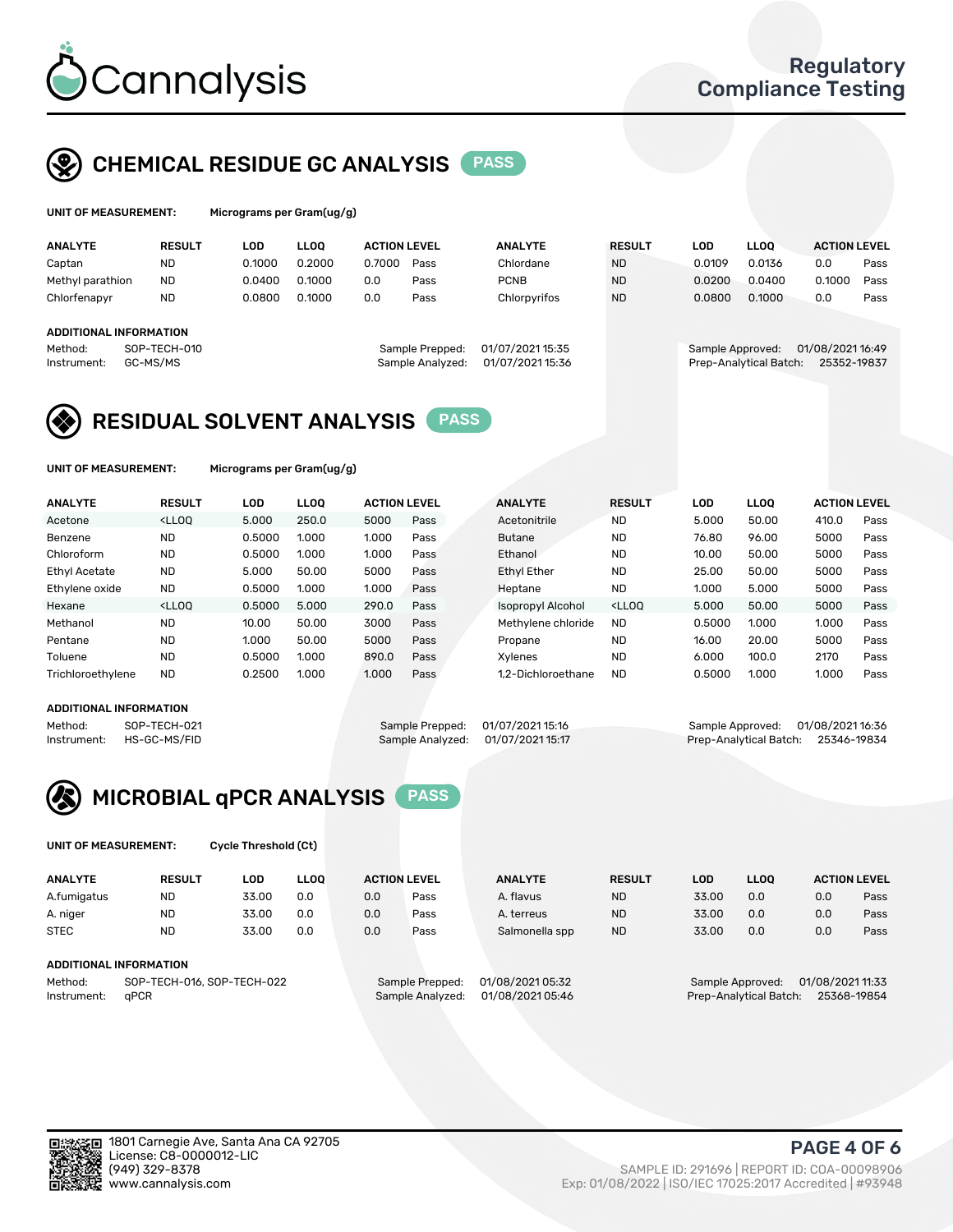



| UNIT OF MEASUREMENT:   |                                                                                                                                                                              | Micrograms per Gram(ug/g) |             |                     |                  |                        |                                                                                 |            |             |                     |      |
|------------------------|------------------------------------------------------------------------------------------------------------------------------------------------------------------------------|---------------------------|-------------|---------------------|------------------|------------------------|---------------------------------------------------------------------------------|------------|-------------|---------------------|------|
| <b>ANALYTE</b>         | <b>RESULT</b>                                                                                                                                                                | LOD                       | <b>LLOQ</b> | <b>ACTION LEVEL</b> |                  | <b>ANALYTE</b>         | <b>RESULT</b>                                                                   | <b>LOD</b> | <b>LLOO</b> | <b>ACTION LEVEL</b> |      |
| Arsenic                | <b>ND</b>                                                                                                                                                                    | 0.0200                    | 0.0500      | 0.2000              | Pass             | Cadmium                | <lloq< td=""><td>0.0050</td><td>0.0500</td><td>0.2000</td><td>Pass</td></lloq<> | 0.0050     | 0.0500      | 0.2000              | Pass |
| Lead                   | <lloo< td=""><td>0.0100</td><td>0.0500</td><td>0.5000 Pass</td><td></td><td>Mercury</td><td><b>ND</b></td><td>0.0030</td><td>0.0500</td><td>0.1000</td><td>Pass</td></lloo<> | 0.0100                    | 0.0500      | 0.5000 Pass         |                  | Mercury                | <b>ND</b>                                                                       | 0.0030     | 0.0500      | 0.1000              | Pass |
| Method:<br>Instrument: | <b>ADDITIONAL INFORMATION</b><br>SOP-TECH-013<br>ICP-MS                                                                                                                      |                           |             |                     | Sample Approved: | Prep-Analytical Batch: | 01/08/2021 17:08<br>25354-19838                                                 |            |             |                     |      |
|                        | <b>MYCOTOXINS ANALYSIS</b>                                                                                                                                                   |                           |             |                     |                  |                        |                                                                                 |            |             |                     |      |
| UNIT OF MEASUREMENT:   |                                                                                                                                                                              |                           |             |                     |                  |                        |                                                                                 |            |             |                     |      |

| <b>ANALYTE</b>          | <b>RESULT</b> | LOD   | <b>LLOO</b>     | <b>ACTION LEVEL</b> | <b>ANALYTE</b> | <b>RESULT</b>    | LOD   | <b>LLOO</b>      | <b>ACTION LEVEL</b> |
|-------------------------|---------------|-------|-----------------|---------------------|----------------|------------------|-------|------------------|---------------------|
| Aflatoxin B1            | ND            | 1.000 | 2.000           | N/A                 | Aflatoxin B2   | <b>ND</b>        | 2.000 | 5.000            | N/A                 |
| Aflatoxin G1            | <b>ND</b>     | 2.000 | 5.000           | N/A                 | Aflatoxin G2   | ND               | 2.000 | 5.000            | N/A                 |
| <b>Total Aflatoxins</b> | <b>ND</b>     | 10.00 | 14.00           | 20.00<br>Pass       | Ochratoxin A   | ND               | 1.000 | 2.000            | 20.00<br>Pass       |
| ADDITIONAL INFORMATION  |               |       |                 |                     |                |                  |       |                  |                     |
| Method:                 | SOP-TECH-020  |       | Sample Prepped: | 01/07/2021 13:13    |                | Sample Approved: |       | 01/08/2021 15:45 |                     |

Instrument: LC-MS/MS Sample Analyzed: 01/07/2021 13:25 Prep-Analytical Batch: 25342-19828

## FILTH & FOREIGN MATERIAL ANALYSIS PASS

UNIT OF MEASUREMENT: Filth and Foreign Matter (%, #/3g)

| <b>ANALYTE</b>                                              | <b>RESULT</b> | LOD | <b>LLOO</b> | <b>ACTION LEVEL</b>                                                         |      |  | <b>ANALYTE</b> | <b>RESULT</b>                                                                 | LOD | LLOO | <b>ACTION LEVEL</b> |      |
|-------------------------------------------------------------|---------------|-----|-------------|-----------------------------------------------------------------------------|------|--|----------------|-------------------------------------------------------------------------------|-----|------|---------------------|------|
| IF RH ME                                                    | <b>ND</b>     | 0.0 | 0.0         | 1.000                                                                       | Pass |  | <b>IFM</b>     | <b>ND</b>                                                                     | 0.0 | 0.0  | 25.00               | Pass |
| Mold                                                        | <b>ND</b>     | 0.0 | 0.0         | 25.00                                                                       | Pass |  | <b>SSCD</b>    | <b>ND</b>                                                                     | 0.0 | 0.0  | 25.00               | Pass |
| ADDITIONAL INFORMATION                                      |               |     |             |                                                                             |      |  |                |                                                                               |     |      |                     |      |
| SOP-TECH-009<br>Method:<br>Instrument:<br>Visual Inspection |               |     |             | 01/07/2021 18:08<br>Sample Prepped:<br>01/07/2021 18:16<br>Sample Analyzed: |      |  |                | 01/07/2021 18:20<br>Sample Approved:<br>Prep-Analytical Batch:<br>25363-19847 |     |      |                     |      |



(949) 329-8378 SAMPLE ID: 291696 | REPORT ID: COA-00098906 Exp: 01/08/2022 | ISO/IEC 17025:2017 Accredited | #93948